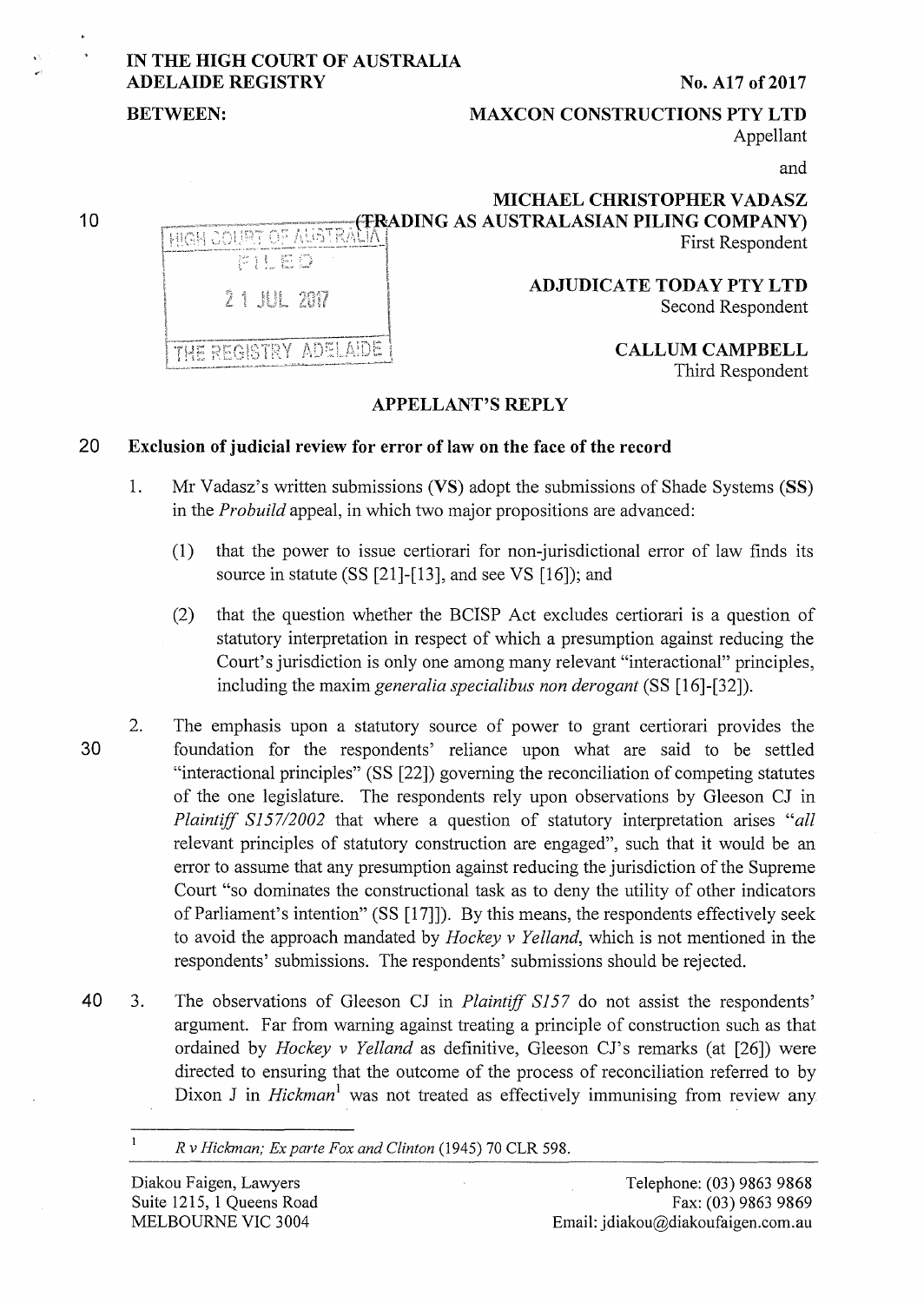decision which on its face appeared to be within power and was in fact a bona fide attempt to act in the course of the decision-maker's authority. In fact, Gleeson CJ's approach involved an insistence, in the context of reconciling the potential inconsistency between a statute conferring limited powers and a privative clause which apparently precludes enforcement of those limits, upon the importance of the principle of legality and the presumption that the legislature does not intend to deprive the citizen of access to the courts, other than to the extent expressly stated or necessarily to be implied ([30]-[32]).

-2-

- 4. 10 In the context of the provisions in *Plaintiff SI 57,* while other interpretive norms were engaged (such as a presumption favouring compliance with a treaty or international convention where legislation is enacted pursuant thereto), these all supported (and were not balanced against) the rule that citizens' rights of access to the courts are not limited other than by express statement or necessary implication.
	- 5. Further, it is to be recalled that *Plaintiff S157* involved a privative clause which, despite its apparent literal effect, was treated as not excluding an obligation of procedural fairness or as precluding the Court's jurisdiction to grant certiorari where procedural fairness had not been accorded. Of course, in the present case, there is nothing in the nature of a privative clause. The contrast between the express language of the legislative schemes being considered in *Plaintiff SI 57* and *Hockey v Yelland* and the absence of any equivalent language in the BCISP Act is stark, and yet in both of those decisions, relevant forms of judicial review were nevertheless found to have been preserved.
	- 6. As was observed in both decisions, privative clauses have a long history and different verbal formulae have developed settled meanings<sup>2</sup>. So it was that, in *Hockey v Yelland,* despite the apparent breadth of a clause which provided that a determination of the Medical Board was "final and conclusive" and that there was no right to have any such matter "heard and determined by an Industrial Magistrate, or, by way of appeal or otherwise, by any Court or judicial tribunal whatsoever", the Supreme Court's power to issue certiorari for error of law on the face of the record was not removed. Accordingly, while that jurisdiction can be removed by necessary implication, the fact that even express words are given a narrow meaning in this context demonstrates that the circumstances in which the removal is achieved merely by implication will be exceedingly rare. Against that background, it is clear that the matters said to reflect statutory purpose or policy in the present case are insufficient to remove a jurisdiction which is an aspect of the rule of law.
	- 7. The position is unaltered by the fact that the statute by which the Supreme Court of South Australia is continued as a superior court of record vests in it the like jurisdiction exercised by the Court of Queen's Bench *(Supreme Court Act* 1935 (SA) ss 6, 17). The same was true of the Supreme Court of Queensland when *Hockey v Yelland* was decided. Merely to point to a statutory root of jurisdiction does not transform the issue into one of qualitatively similar statutes to be reconciled by reference to such techniques of interpretation as *generalia specialibus non derogant*  (cf. SS [25]). To suggest that certiorari jurisdiction is "general", and that the BCISP
		- See, eg, *Hockey v Yelland* at 130-131 (Gibbs CJ), *Plaintiff S157* at [12] (Gleeson CJ).

20

30

40

2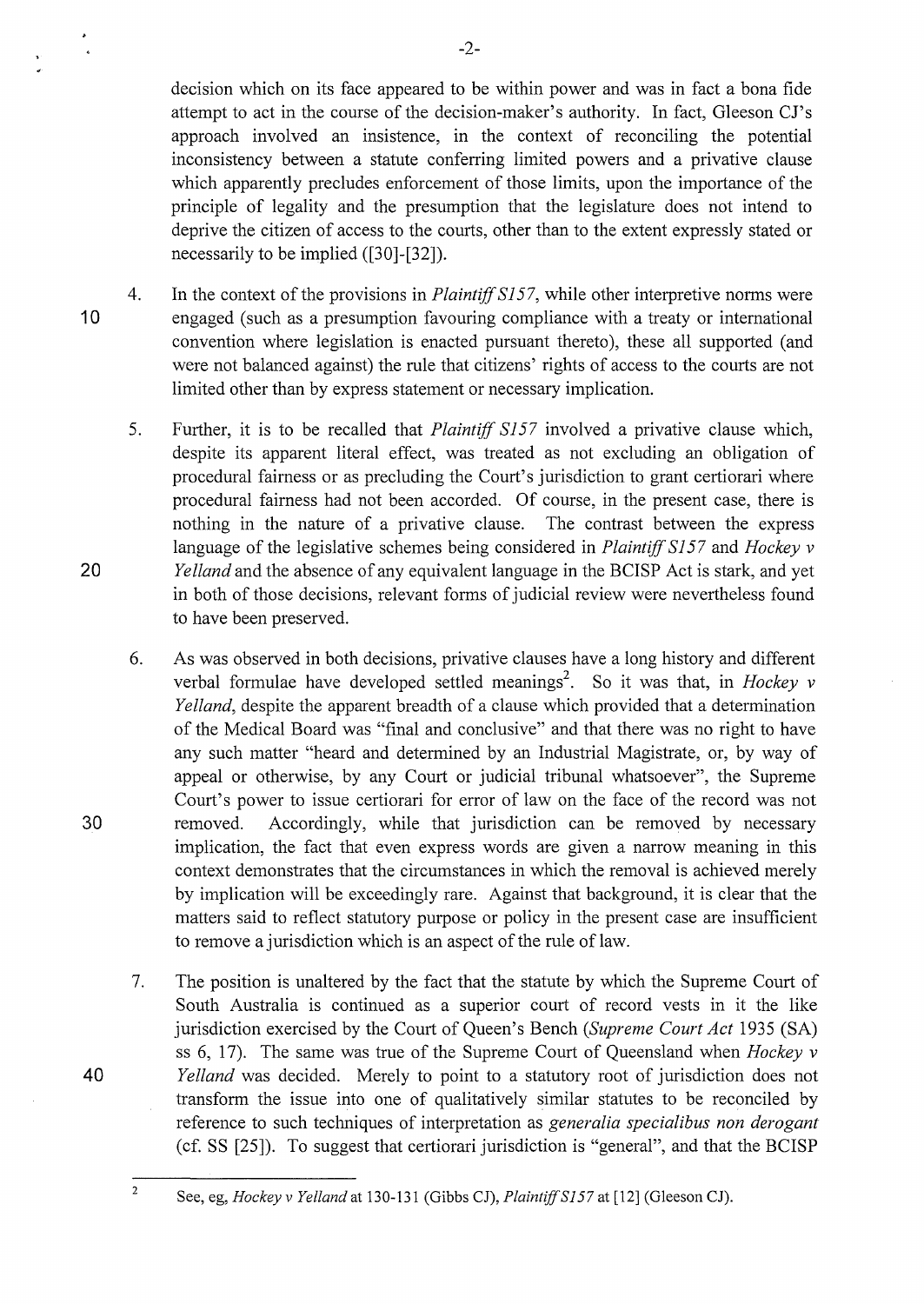Act is "specific", does not advance the argument since the context for the application of the jurisdiction will always be specific. In the present case, it would be more accurate to recognise the certiorari jurisdiction as being "fundamental", and the indications of a Parliamentary intention to exclude its availability in relation to the BCISP Act as "equivocal", and certainly not "unmistakeable".

8. Nor is it appropriate to interpret the BCISP Act by reference to what is said to have been the "prevailing position" in New South Wales at the time of its enactment in South Australia (cf. VS [20]), particularly in circumstances where the observations in *Brodyn Pty Ltd y Davenport<sup>3</sup>* were obiter (as Blue J noted at FC [203]), there was no reconsideration of the issues in *Coordinated Construction Co Pty Ltd v* J *M Hargeaves (NSW) Ptv Ltd<sup>4</sup>*, and the discussion in *Brodyn* doubted that the BCISP Act even involved the exercise of powers amenable to judicial review (see at [58]) and did not engage with the approach ordained by *Hockey v Yelland.* 

### **The character of the error made by the adjudicator**

- 9. Plainly, the error was in the application of s 12(2) as invalidating cl 11(e) of the contract. Blue J described the error as involving the application of s 12 (FC [138]).
- 10. For the purposes of analysing whether the adjudicator's error in the present case was jurisdictional Mr Vadasz contends that the Full Court should be taken to have found only an error in the construction of the contract and no error in respect of s 12 of the 20 BCISP Act (VS [6]).
- 11. With respect, that is an artificial reading of the reasons. It is plain that Hinton J, who agreed with Blue J's reasons as to the identification of error (FC [270]), regarded the error as extending to the construction of s 12 (see especially FC [277], [282] and [283]). Nor, on proper analysis, can Blue J be taken to have confined his finding of error to the question of the construction of cl  $11(e)$ . After all, the construction of the clause was simple and not in dispute: the date for payment of the retention sums hinged about the issuing of a "Certificate of Occupancy". Construing that clause required no further analysis. It was only the question of the application of s  $12(2)(c)$ which required an answer to the question whether, in making payment contingent on 30 that event, payment was also made "contingent or dependent on the operation" of another contract. Blue J's critical conclusion was (FC [112]):

The mere fact that the Principal's Project Requirements were to be ascertained from the head contract and the mere fact that the head contract provided for Maxcon to construct the building in accordance with those requirements and achieve practical completion whereupon a certificate of occupancy could be issued did not render release of the retention sum contingent or dependent on the operation of the head contract. The retention provisions of the Contract made payment of the retention sum contingent on an independent event which was exogenous to both the Contract and the head contract.

Clause 11 (e) and Schedule E item 8 of the Contract did not make the due date for payment of the retention sum "contingent or dependent on the operation" of the head contract within the meaning of section  $12(2)(c)$  of the Act.

-3-

10

40

<sup>3</sup>  (2004) 61 NSWLR 421.

<sup>4</sup>  (2005) 63 NSWLR 385.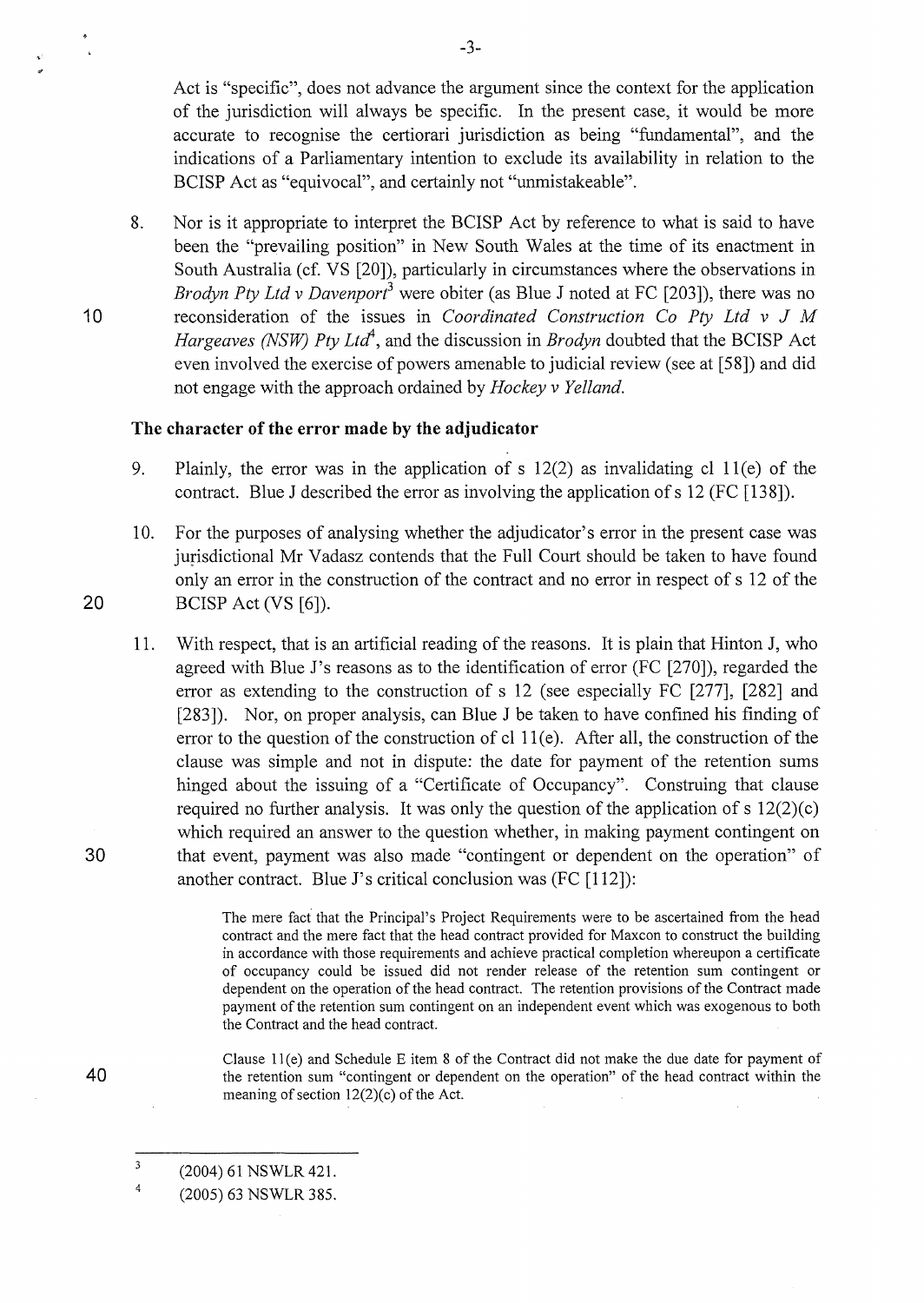- 12. Putting to one side Blue J's acceptance that the head contract provided in the manner he indicated (a matter which arises under the notice of contention), Blue J's essential reasoning was to the effect that s 12(2)(c) is not engaged where payment is dependent upon an event (which has a separate and exogenous significance apart from another contract) merely because another contract may impose obligations which will lead to its fulfilment. Since the adjudicator must have reasoned otherwise, the error involved, if not wholly consisted in, a misconstruction of s 12(2)(c). Blue J's later comment that the adjudicator did not fail to take account of the definition in s 12(2)(c) (FC [146]) was not, or should not be taken as, an endorsement of the 10 adjudicator's construction of it; his proposition was simply that the adjudicator directed himself to, and did not fail to consider, the relevant provision.
	- 13. Ultimately, the adjudicator treated a clause which conditioned payment on an event which was, on the face of the construction contract, independent from any other contract, as requiring the payment claim adjudication to be conducted without regard to the retention sum clause. This was a fundamental error involving a misconception and miscarriage of the adjudicator's statutory function which was to adjudicate having regard to all of the terms of the construction contract save those rendered inoperative by the BCISP Act. The error was jurisdictional.

#### **The notice of contention argument**

- 20 14. Mr Vadasz now seeks to contend by notice of contention that the adjudicator did not err at all. The premise for the contention is that under a head contract the appellant was required to procure a certificate of occupancy (VS [46.1]). It is then submitted that although cl 11 (e) tumed on the achieving of the certificate of occupancy, rather than upon the appellant's discharge of the assumed contractual obligation in the head contract, the clause made payment dependent on the operation or performance of the head contract (VS [46.2]).
- 15. The appellant accepts neither the premise, nor the reasoning based upon it. As to the premise, Blue J's observation at FC [107] that the appellant accepted below that it was obliged to procure a certificate of occupation lacked a proper foundation. It 30 appears to have been based on the absence of an express submission in the appellant's submissions to the adjudicator, combined, perhaps, with *Blatch v Archer* reasoning. However, in circumstances where s 22(2) confined the adjudicator's attention to documents and materials before him, such an approach was inappropriate. Further, as noted in the appellant's written submissions (AS [36]), Mr Vadasz abandoned a foreshadowed notice of contention in the course of the appeal to the Full Court, and did not challenge Stanley J's conclusion at first instance that there was no evidence to support a finding as to any obligations under the head contract.
- 16. Further, even if the premise were accepted, as Blue J noted, a certificate may be obtained by an owner without the involvement of a builder such as the appellant, and 40 the principal obligation contemplated by the regulations is upon the owner (FC [105], [111]). Accordingly, the certificate was capable of being issued with or without the appellant discharging any particular obligations under the head contract. Moreover, bearing in mind the way in which s 22(2) confines attention to a limited body of relevant material, and the mischief to which s 12 is directed, s 12(2)(c) should be